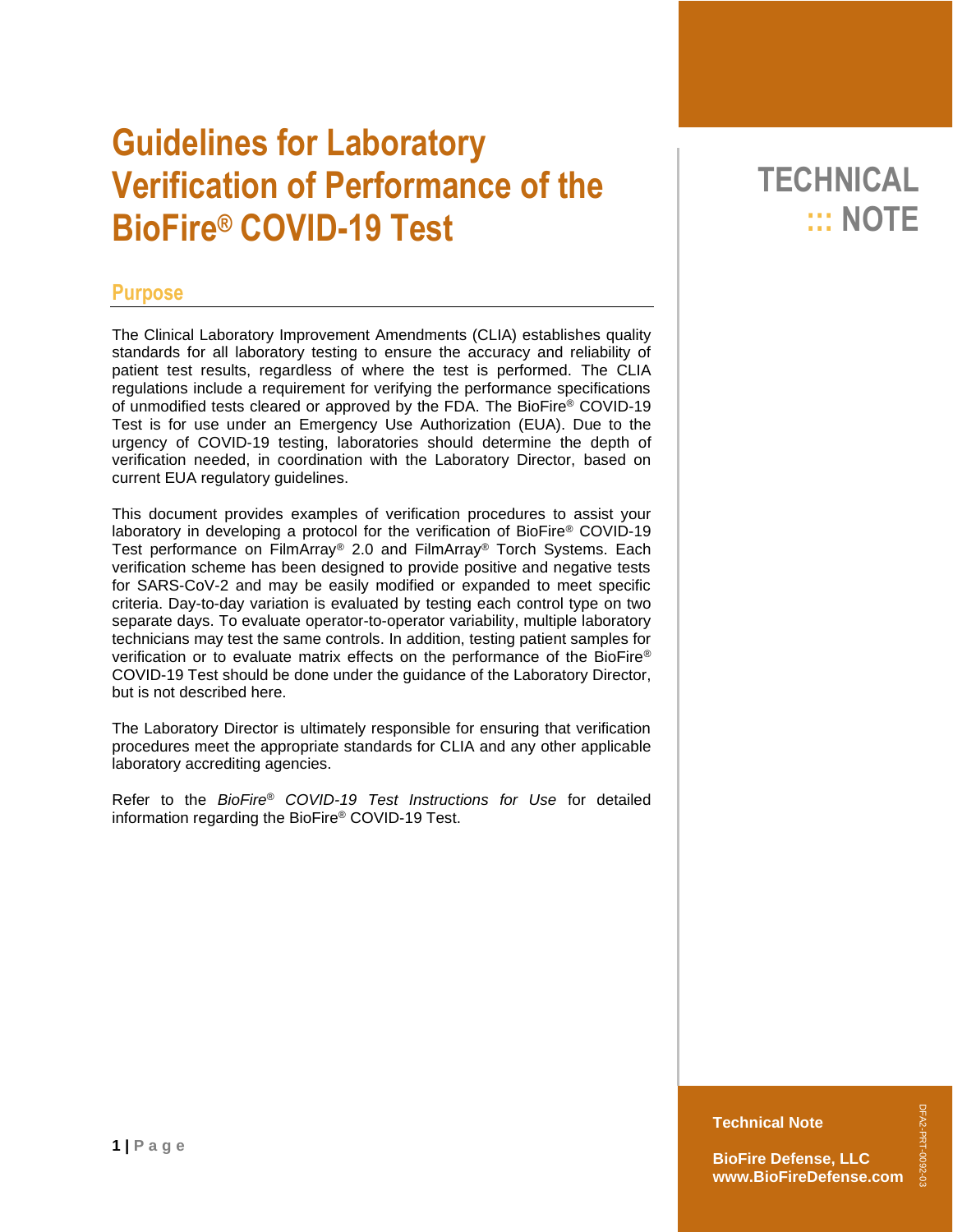### **Performance Verification: Overview**

Three different examples of performance verification procedures are described: (1) a Simple Protocol using the BIOFIRE® SHIELD™ Control Kit for the BioFire® COVID-19 Test, (2) an Upper Respiratory Protocol for testing upper respiratory specimen procedures, and (3) a Lower Respiratory Protocol for testing lower respiratory specimen procedures. These protocols are examples of procedures to assist your laboratory in developing a protocol for the verification of BioFire® COVID-19 Test performance on FilmArray® 2.0 and FilmArray® Torch Systems.

A FilmArray® System is defined as one or more FilmArray® instruments or modules that are connected to and controlled by a single computer system. If the laboratory director chooses not to perform the verification protocol on each individual instrument, it is advised that test replicates be evenly distributed among the instruments.

Clinical/patient samples may be used in place of, or in addition to, the verification schemes described here to assess clinical sensitivity and sample matrix effects as part of the performance verification. Other commercially available controls may also be used for performance verifications. Ensure the controls contain the entire SARS-CoV-2 genome. Controls which include only partial SARS-CoV-2 genome regions may not be compatible with the BioFire® COVID-19 Test.

| <b>Verification</b><br><b>Protocol</b> | <b>Required Control</b><br><b>Material</b>                                             | <b>Number</b><br>of Tests | <b>Expected</b><br><b>Positive</b><br><b>Results</b> | <b>Expected</b><br><b>Negative</b><br><b>Results</b> | Days of<br><b>Testing</b> |
|----------------------------------------|----------------------------------------------------------------------------------------|---------------------------|------------------------------------------------------|------------------------------------------------------|---------------------------|
| Simple<br>Protocol                     | <b>BIOFIRE<sup>®</sup> SHIELD™</b><br>Control Kit for the<br>BioFire® COVID-19<br>Test | 8                         | $\overline{4}$                                       | 4                                                    | 2                         |
| Upper<br>Respiratory<br>Protocol       | Inactivated<br>SARS-CoV-2 Virus                                                        | 8                         | $\overline{4}$                                       | $\overline{4}$                                       | 2                         |
| Lower<br>Respiratory<br>Protocol       | Inactivated<br>SARS-CoV-2 Virus                                                        | 8                         | 4                                                    | 4                                                    | 2                         |

#### **Table 1.** Overview of Verification Protocols

# **TECHNICAL ::: NOTE**

DFA2-PRT-0092-03

DFA2-PRT-0092-0: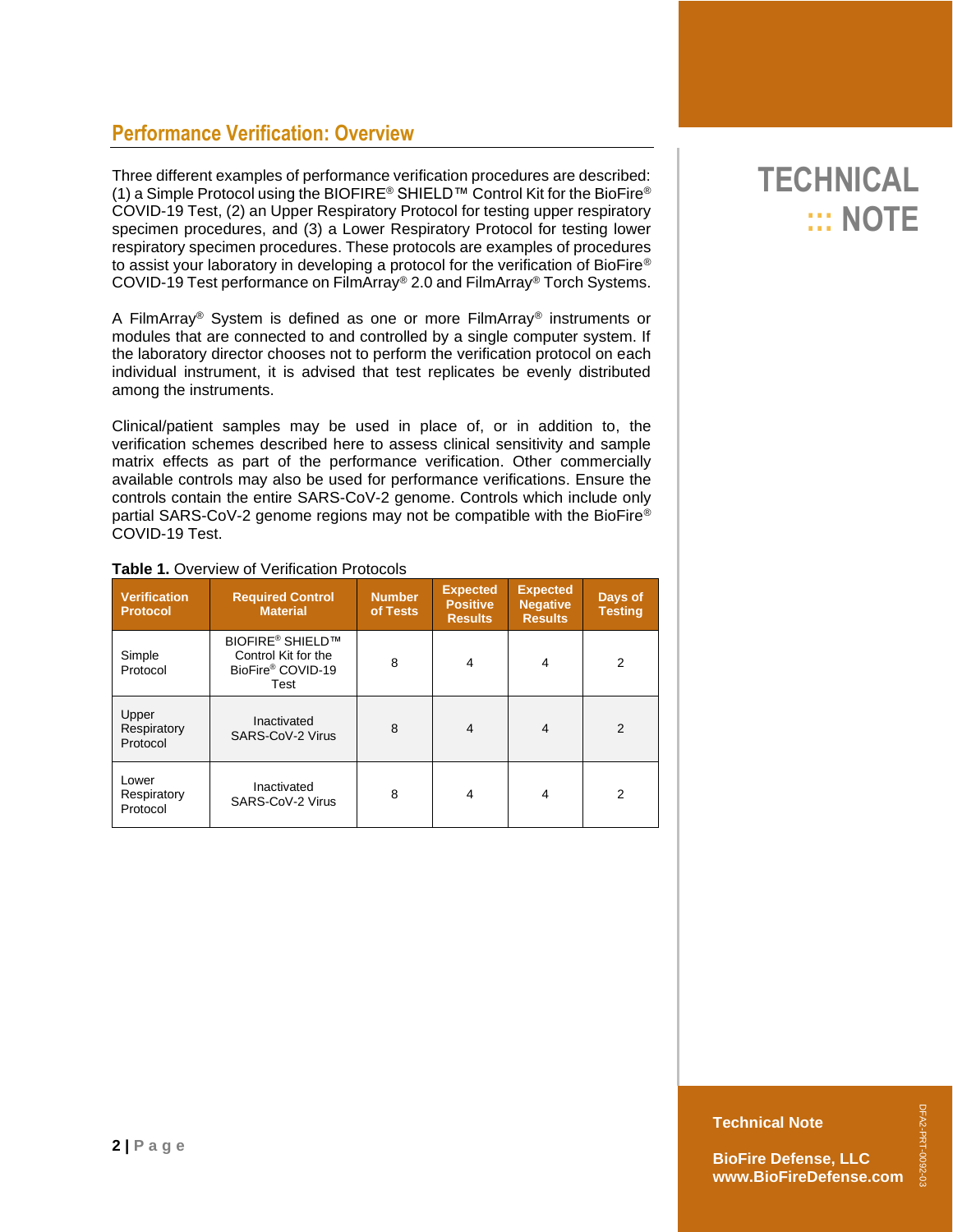### **Performance Verification: Materials**

Table 2 lists materials that may be needed to perform the verification procedures, depending on the chosen protocol.

#### **Table 2.** Materials for Verification Procedures

| <b>Material</b>                                                                                               | <b>Part Number</b>                             |  |  |
|---------------------------------------------------------------------------------------------------------------|------------------------------------------------|--|--|
| BioFire® COVID-19 Test Kit (6 tests)                                                                          | 423745                                         |  |  |
| BioFire® COVID-19 Test Kit (30 tests)                                                                         | 423744                                         |  |  |
| BioFire® COVID-19 Test Sample Swab Kit<br>(for lower respiratory samples)                                     | 424063                                         |  |  |
| BIOFIRE <sup>®</sup> SHIELD™ Control Kit for the BioFire <sup>®</sup> COVID-<br>19 Test (6 positive controls) | 424062                                         |  |  |
| Inactivated SARS-CoV-2 Isolate <sup>a</sup>                                                                   | <b>BEI Resources NR-52286</b><br>or equivalent |  |  |

a BioFire Defense recommends the use of inactivated virus when contriving controls. Viral genomic RNA may degrade and give inaccurate results.

## **Performance Verification Protocols**

All described protocols can be followed to test a total of eight controls, providing four positive results and four negative results on a single instrument. An overview of the testing scheme is shown in Figure 1. The estimated total time for completion for each verification example is two days for a FilmArray® 2.0 or FilmArray® Torch System configured with a single module. The testing schemes may be modified to run more samples per day based on the number of instruments in the FilmArray® System and should be determined by individual laboratory requirements.

**Figure 1.** Single Instrument Verification Workflow



# **TECHNICAL ::: NOTE**

**Technical Note**

DFA2-PRT-0092-03

DFA2-PRT-0092-03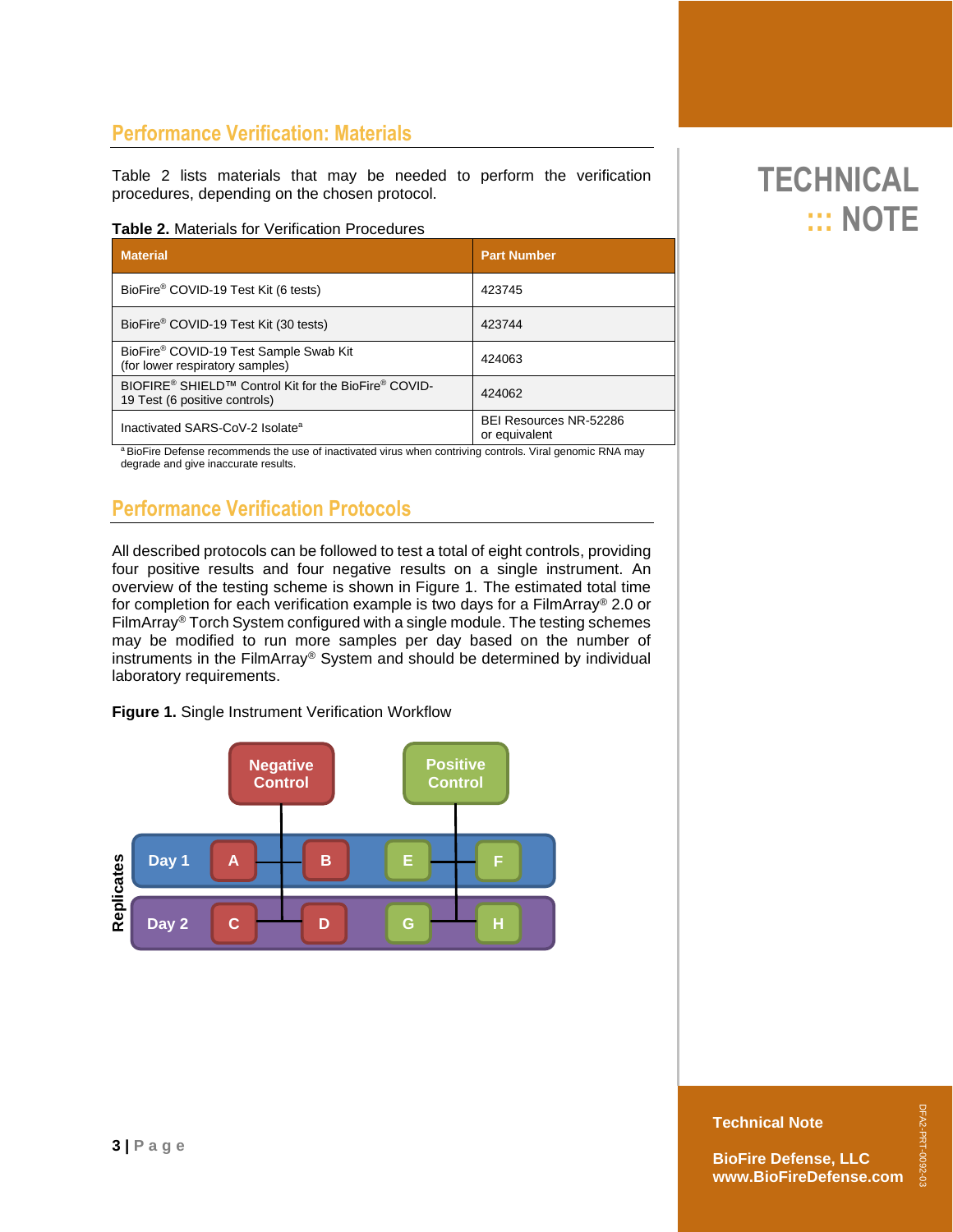### **Simple Protocol**

The Simple Protocol uses the BIOFIRE® SHIELD™ Control Kit for the BioFire® COVID-19 Test. Positive controls included in the BIOFIRE® SHIELD™ Control Kit contain freeze-dried synthetic RNA transcripts designed to be amplified by the BioFire® COVID-19 Test. The amplified products produce melting temperatures distinct from amplified products from SARS-CoV-2, which mitigates the risk of potential contamination. The Positive and Negative External Control pouch protocols are required when performing testing with the BIOFIRE® SHIELD™ Control Kit.

#### **Day 1**

1. Obtain two BIOFIRE® SHIELD™ COVID-19 Positive External Control Vials and four BioFire® COVID-19 Tests.

**NOTE:** The replicates for each day should be run by the same operator to evaluate run-to-run variation or different operators to evaluate operator-to-operator variation.

**NOTE:** To minimize the risk of cross-contamination set up only one test at a time.

- 2. Follow the instructions on the BIOFIRE® SHIELD™ *Control Kit for the BioFire*® *COVID-19 Test - Quick Guide* to prepare and run two Negative External Controls on the BioFire® COVID-19 Test (replicates A and B in Figure 1).
- 3. Follow the instructions on the BIOFIRE® SHIELD™ *Control Kit for the BioFire*® *COVID-19 Test - Quick Guide* to prepare and run two Positive External Controls on the BioFire® COVID-19 Test (replicates E and F in Figure 1).

#### **Day 2**

To evaluate day-to-day variation, test the remaining Negative External Controls (replicates C and D in Figure 1) and Positive External Controls (replicates G and H in Figure 1) by repeating Steps 1-3 of Day 1.

#### **Result Interpretation**

The BioFire® COVID-19 Test External Control Report will automatically be displayed upon completion of each run and can be printed or saved as a PDF file. The report will indicate whether the control 'Passed', or 'Failed'. Refer to the *BIOFIRE® SHIELD™ Control Kit for the BioFire*® *COVID-19 Test – Instructions for Use* for additional information on how to interpret the report.

# **TECHNICAL ::: NOTE**

#### **Technical Note**

DFA2-PRT-0092-03

DFA2-PRT-0092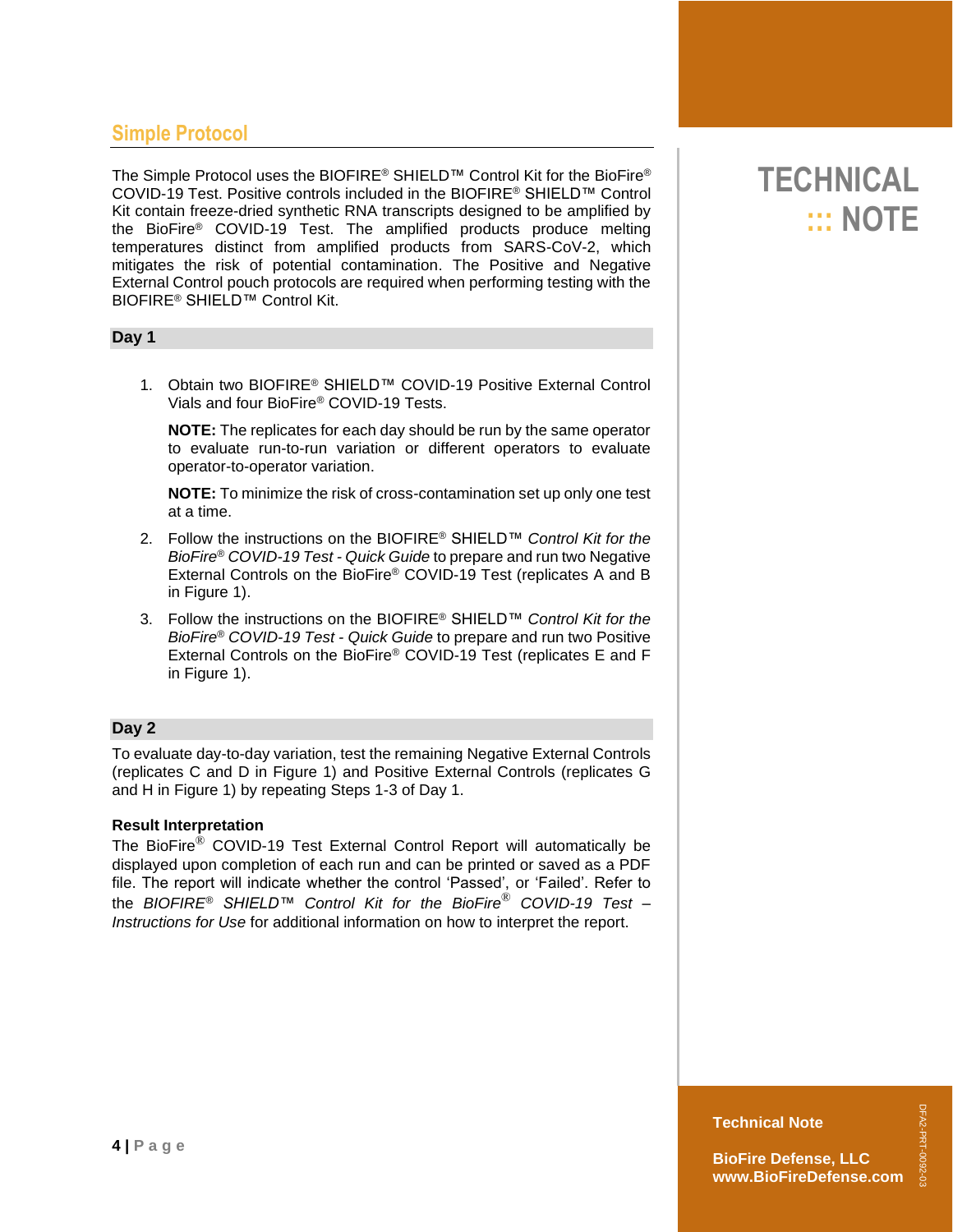## **Upper Respiratory Protocol**

The Upper Respiratory Protocol is designed to evaluate BioFire® COVID-19 Test performance with upper respiratory procedures. The external controls for testing are contrived using inactivated SARS-CoV-2 virus in the laboratory's medium of choice. Transport medium, sterile normal saline, or sterile PBS may be used to contrive the controls. Alternatively, known negative upper respiratory clinical specimens may also be used to contrive the controls. Prior to using clinical specimens, confirm they are negative using the BioFire® COVID-19 Test. SARS-CoV-2 genomic RNA should not be used to contrive controls as the RNA may degrade.

#### **Day 1**

- 1. Prepare the negative control by aliquoting 2.0mL of the selected medium (transport medium, sterile normal saline, or sterile PBS) into a sterile tube.
- 2. In a new tube, prepare the positive control by diluting the SARS-CoV-2 material to a final concentration of  $1.6 \times 10^3$  genomic equivalent copies/mL in 2.0mL of the same selected medium.

**NOTE:** To obtain consistent results, it is important that the SARS-CoV-2 material be accurately quantified.

3. Obtain four BioFire® COVID-19 Tests.

**NOTE:** The replicates for each day should be run by the same operator to evaluate run-to-run variation or different operators to evaluate operator-to-operator variation.

**NOTE:** To minimize the risk of cross-contamination set up only one test at a time.

- 4. Follow the instructions in the *BioFire*® *COVID-19 Upper Respiratory Quick Guide* to prepare and run two negative control replicates on the BioFire® COVID-19 Test (replicates A and B in Figure 1).
- 5. Follow the instructions in the *BioFire*® *COVID-19 Upper Respiratory Quick Guide* to prepare and run two positive control replicates on the BioFire® COVID-19 Test (replicates E and F in Figure 1).
- 6. Refrigerate (2-8˚C) remaining volume of controls for up to three days for the evaluation of day-to-day variation.

#### **Day 2**

To evaluate day-to-day variation, test two additional negative control replicates (replicates C and D in Figure 1) and two additional positive control replicates (replicates G and H in Figure 1) by repeating Steps 3-5 as in Day 1.

#### **Result Interpretation**

The BioFire® COVID-19 Test Report will automatically be displayed upon completion of each run and can be printed or saved as a PDF file. The overall SARS-CoV-2 test result will be listed in the Result Summary. For positive controls, the overall result should return a 'Detected' result. For negative controls, the overall result should return a 'Not Detected' result. Refer to the

# **TECHNICAL ::: NOTE**

#### **Technical Note**

**BioFire Defense, LLC www.BioFireDefense.com**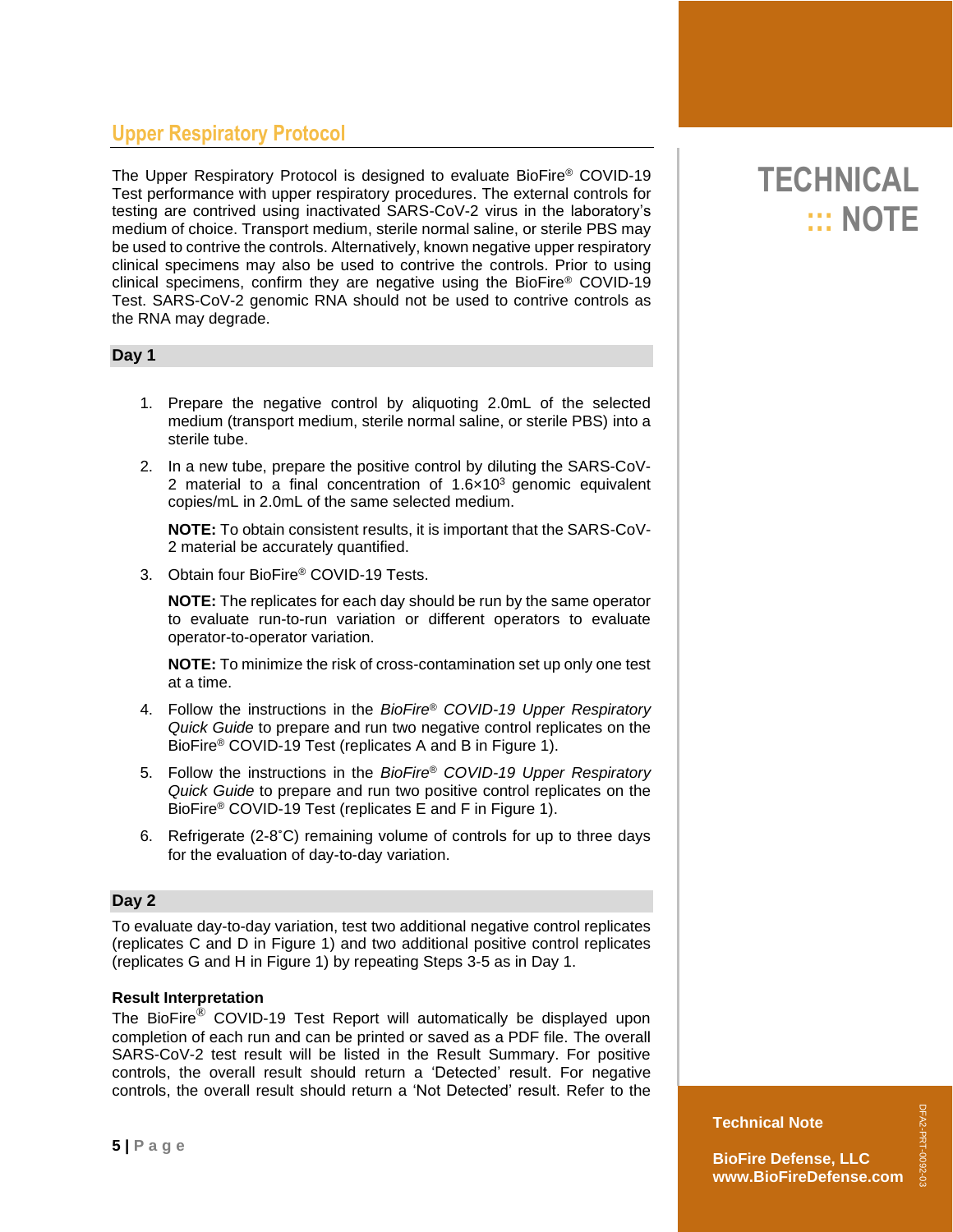*BioFire*® *COVID-19 Test Quick Guide* for additional information on how to interpret the report.

### **Lower Respiratory Protocol**

The Lower Respiratory Protocol is designed to evaluate BioFire® COVID-19 Test performance with lower respiratory procedures. The external controls for testing are contrived using inactivated SARS-CoV-2 virus in sterile saline. Alternatively, known negative clinical specimens may also be used to contrive the controls. However, the protocol may need to be modified due to the difficulty in accurately measuring some types of lower respiratory specimens. Prior to using clinical specimens, confirm they are negative using the BioFire® COVID-19 Test. SARS-CoV-2 genomic RNA should not be used to contrive controls as the RNA may degrade.

#### **Day 1**

- 1. Prepare the negative control by aliquoting 2.0mL of sterile normal saline into a sterile tube.
- 2. In a new tube, prepare the positive control by diluting the SARS-CoV-2 material to a final concentration of 5.0×10<sup>4</sup> genomic equivalent copies/mL in 2.0mL of sterile saline and mix well.

**NOTE:** To obtain consistent results, it is important that the SARS-CoV-2 material be accurately quantified.

3. Obtain four BioFire® COVID-19 Tests and four BioFire® COVID-19 Sample Swabs.

**NOTE:** The replicates for each day should be run by the same operator to evaluate run-to-run variation or different operators to evaluate operator-to-operator variation.

**NOTE:** To minimize the risk of cross-contamination set up only one test at a time.

- 4. Follow the instructions in the *BioFire*® *COVID-19 Lower Respiratory Quick Guide* to prepare and run two negative control replicates on the BioFire® COVID-19 Test (replicates A and B in Figure 1).
- 5. Follow the instructions in the *BioFire*® *COVID-19 Lower Respiratory Quick Guide* to prepare and run two positive control replicates on the BioFire® COVID-19 Test (replicates E and F in Figure 1).
- 6. Refrigerate (2-8˚C) remaining volume of controls for up to three days for the evaluation of day-to-day variation.

#### **Day 2**

To evaluate day-to-day variation, test two additional negative control replicates (replicates C and D in Figure 1) and two additional positive control replicates (replicates G and H in Figure 1) by repeating Steps 3-5 as in Day 1.

#### **Result Interpretation**

The BioFire® COVID-19 Test Report will automatically be displayed upon completion of each run and can be printed or saved as a PDF file. The overall SARS-CoV-2 test result and results for each individual assay will be listed in the Result Summary. For positive controls, the overall result should return a

# **TECHNICAL ::: NOTE**

#### **Technical Note**

**BioFire Defense, LLC www.BioFireDefense.com**